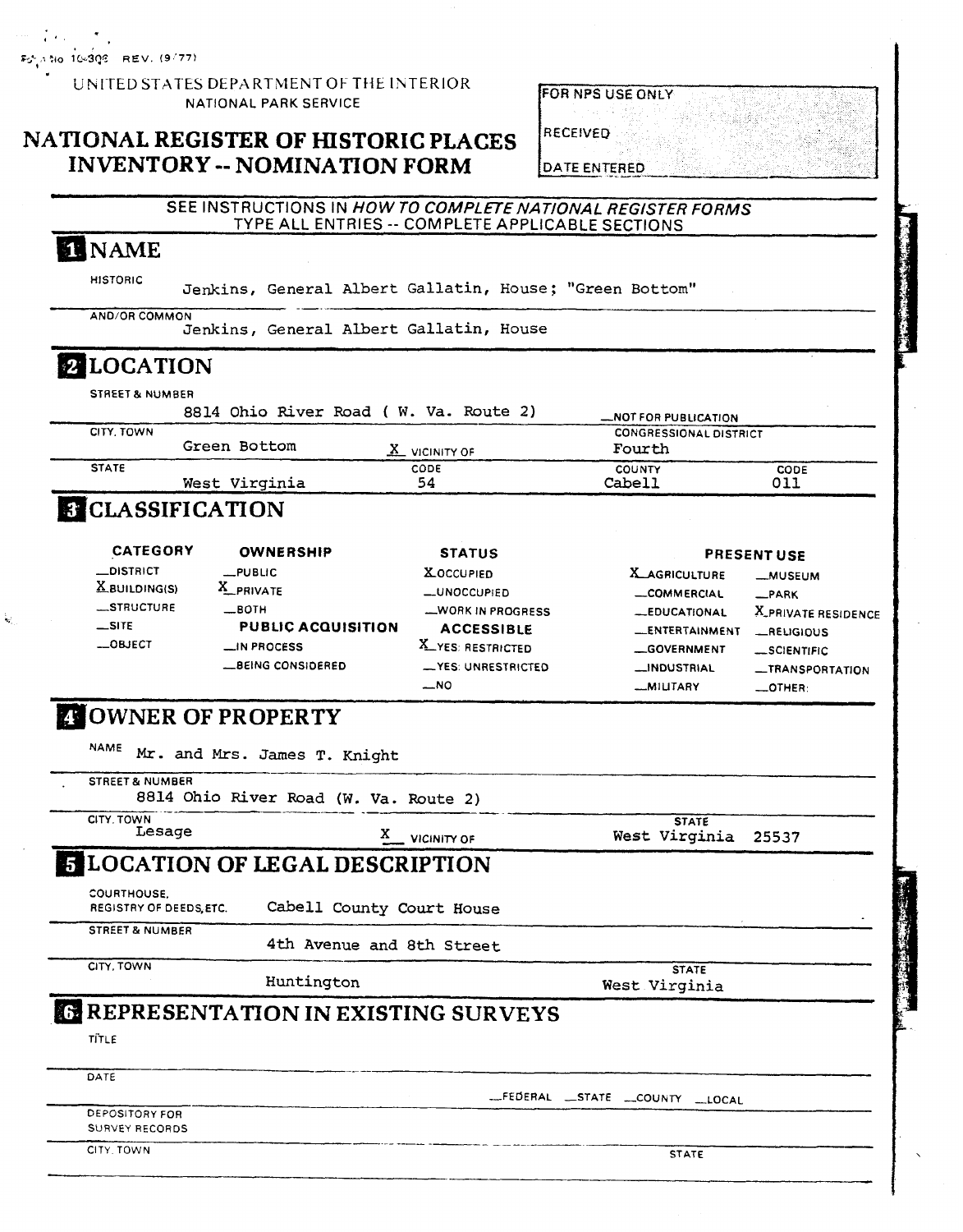

| <b>CONDITION</b>                            |                                                                  | <b>CHECK ONE</b>         | <b>CHECK ONE</b>                       |             |
|---------------------------------------------|------------------------------------------------------------------|--------------------------|----------------------------------------|-------------|
| <b>LEXCELLENT</b><br>$X_{GOOD}$<br>$-$ FAIR | <b>LOETERIORATED</b><br><b>__RUINS</b><br><b>LUNEXPOSED</b>      | __UNALTERED<br>X ALTERED | <b>X_ORIGINAL SITE</b><br><b>MOVED</b> | <b>DATE</b> |
|                                             | DESCRIBE THE PRESENT AND ORIGINAL (IF KNOWN) PHYSICAL APPEARANCE |                          |                                        |             |

Attributing a style to the General Albert Gallatin Jenkins House requires some generalization and an understanding that its builder, Captain William Jenkins, had lived along the James River of Virginia for several decades and moved to the interior Ohiocountryin 1825 when he was nearing fifty years of age. This may help to explain why the old Green Bottom estate, Federal in lines, is very late in period. The delicacy of the entrance detail, attenuation of features, narrowness of the reeded attached colomettes surrounding doors, slender glazing bars in windows, and use of patera corner blocks at the parlor door all point to **this** style; the semielliptical fanlight with sidelights flanking the main entrance is characteristic.

This rectangular,  $2\frac{1}{2}$  story, five-bay structure has always been a farmhouse. It sits atop a high foundation of cut sandstone blocks and is constructed of brick laid in Flemish bond on the main entrance facade and a variation of common bond elsewhere (every sixth course is laid in Flemish bond). The gable roof is broken at the north (front) elevation by three dormers with peculiarly glazed pediments (tradition holds that these are original, but ii so, they must have been highly innovative).

Both front and rear entrances are approached by a series of steps. At one time *G..* these were stone and the landing at the front included benches, but they have been replaced in the twentieth century by wooden materials. Symmetry is evident in fenestration with the center entrance flanked by two windows, and the five-bay configuration is repeated on the second floor. Casement windows are used in the basement and dormers; there are 9/9 light sashes on the main levels. The only openings on the gable ends are quarter-circle attic windows flanking the chimneys; the east end also has a door in the southeast corner. Exterior end chimneys serve six fireplaces--one in each room. There is little decorative detailing on the outside, but the fanlighted main entrance and brick mousetooth cornice on front and rear elevations are complemented by the pleasing window proportions.

The interior center-hall, single-pile plan is easily reflected on the exterior. The open-string, two-run stairway with simple brackets appears to have its original handrail and slender balusters. Separate enclosed, single-flight stairs serve basement and attic. There is a simplicity in woodwork and **trim,** but the west parlor on the first floor shows more refinement than any other room. The mantel has fluted pilasters supporting a deep shelf, paneled splayed window reveals, a paneled underwindow and fluted door trim with patera motif in the corner blocks. Elsewhere, the splayed window reveals are not paneled, door **trim** is unfluted and corner blocks are plain; however, rooms on the second floor have mantels similar to that in the parlor (probably original). Doors are all six-panel and most date from the time of construction. Hardware and lighting are more recent, while **the** wide, **worn** floor boards throughout attest to untold years of use.

None of the original outbuildings and dependencies remain, the old detached kitchen and office structures having been destrcyed by past floods. The block and frame addition at the northeast corner dates to the present century and houses garage space and a kitchen; it was in the 1930s and 1940s that electric and plumbing were upgraded, a bathroom placed at the top of the stairs on the second level,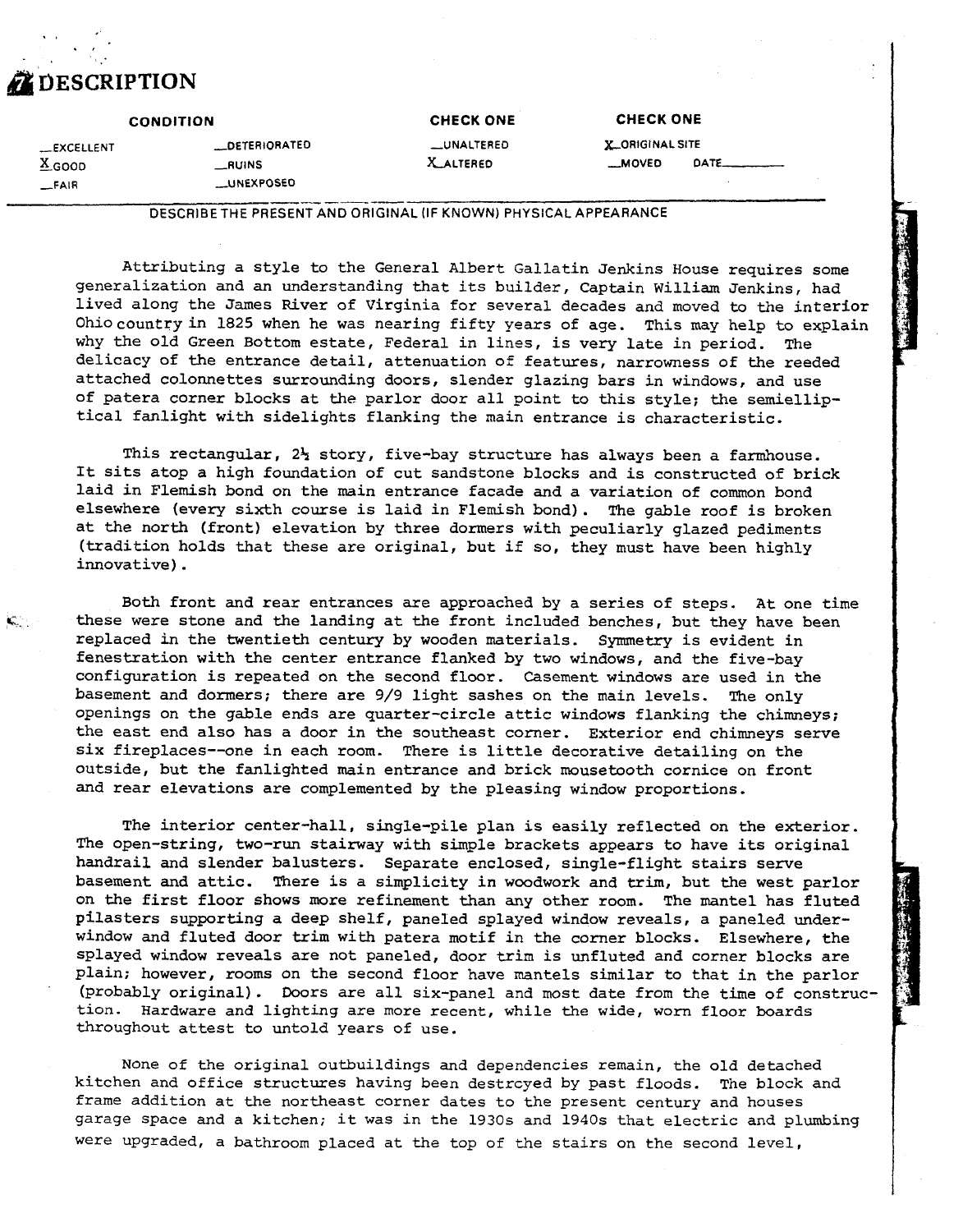**Form No 10-300a ikev 10-74)** 

> **UNITED STATES DEPARTMENT OF THE INTERIOR FOR NPS USE ONLY NATIONAL PARK SERVICE**

**RECEIVED** 

# **NATIONAL REGISTER OF HISTORIC PLACES INVENTORY -- NOMINATION FORM**

Jenkins, General Albert Gallatin, House, Cabell County, West Virginia

**CONTI NUATION SHEET ITEM NUMBER 7 PAGE 2** 

the shutters removed and the brick painted white. Otherwise, the building has had few alterations, and despite some apparent naivete in building construction and style, the General Albert Gallatin Jenkins House remains a sound structure appropriately used as the center of an operating farm.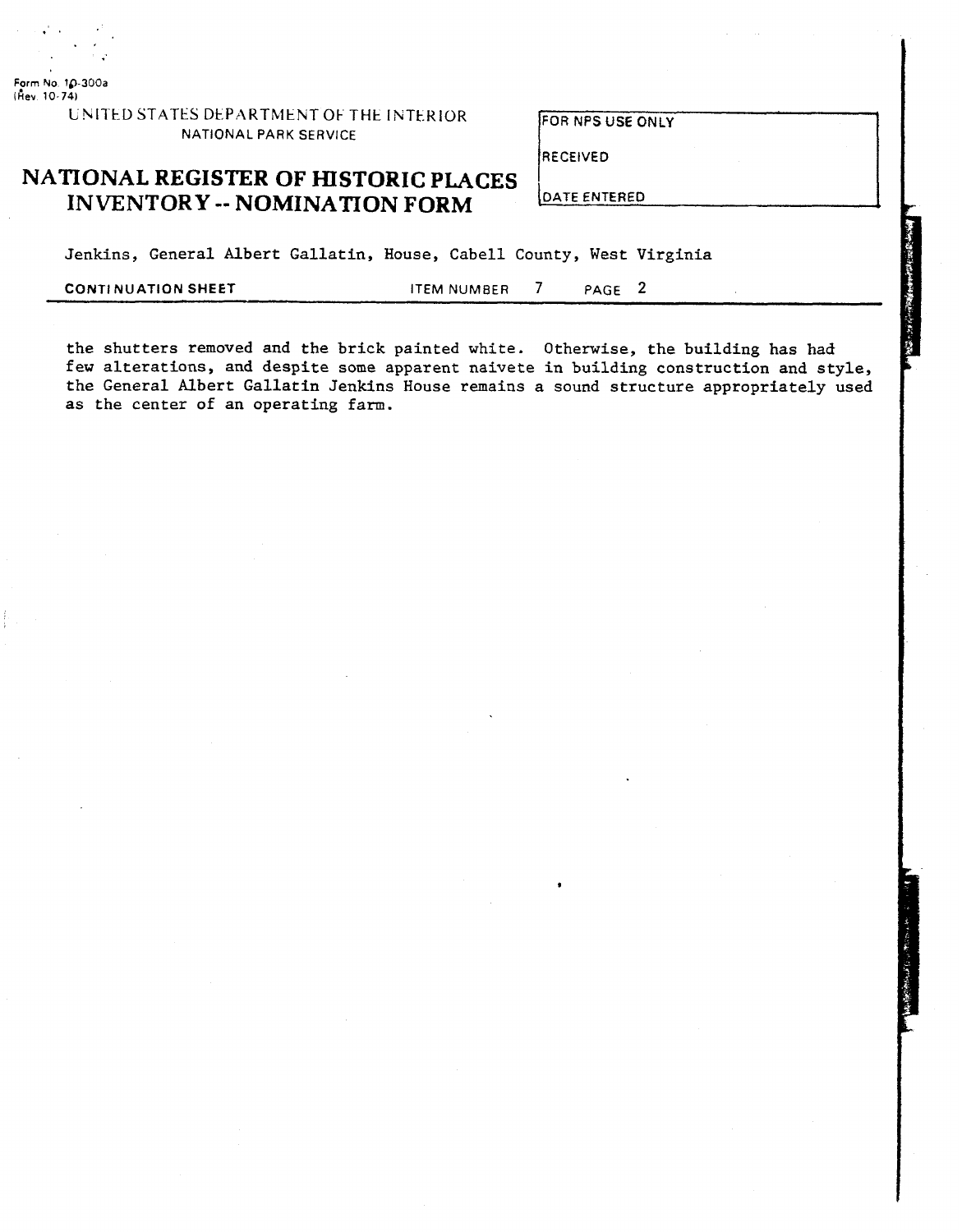# **SIGNIFICANCE**

|                                                                                 | COMMUNICATIONS                                                                                                 | <b>NOUSTRY</b><br><b>INVENTION</b>                                                                                             | X_POLITICS/GOVERNMENT                                               | <b>LOTHER (SPECIFY)</b>                                      |
|---------------------------------------------------------------------------------|----------------------------------------------------------------------------------------------------------------|--------------------------------------------------------------------------------------------------------------------------------|---------------------------------------------------------------------|--------------------------------------------------------------|
| $-1700-1799$<br>41800-1899<br>$-1900-$                                          | $\_ART$<br>COMMERCE                                                                                            | <b>LENGINEERING</b><br>EXPLORATION/SETTLEMENT                                                                                  | _MUSIC<br><b>_PHILOSOPHY</b>                                        | $\overline{\phantom{a}}$ THEATER<br>-TRANSPORTATION          |
| <b>PERIOD</b><br>-PREHISTORIC<br>$-1400-1499$<br>$-1500 - 1599$<br>$-1600-1699$ | <b>LARCHEOLOGY-PREHISTORIC</b><br><b>MARCHEOLOGY-HISTORIC</b><br><b>__AGRICULTURE</b><br><b>X_ARCHITECTURE</b> | AREAS OF SIGNIFICANCE -- CHECK AND JUSTIFY BELOW<br>COMMUNITY PLANNING<br><b>CONSERVATION</b><br><b>ECONOMICS</b><br>EQUCATION | <b>LANDSCAPE ARCHITECTURE</b><br>$-LAW$<br>LITERATURE<br>X_MILITARY | -RELIGION<br>__SCIENCE<br>_SCULPTURE<br>_SOCIAL/HUMANITARIAN |

### **STATEMENT OF SIGNIFICANCE**

The General Albert Gallatin Jenkins House, located along the Ohio River northeast of the small community of Lesage, Cabell County, West Virginia, stands today as an example of a building of quality constructed by a prosperous businessman who was part of a general westward mwement in the early nineteenth century. His son, with whom the house is most prominently associated, became a distinguished lawyer and politician in the 1850s, having served two terms in the United States Congress by his thirtieth year and being elected to the Confederate Congress after siding with the South on the questions of states rights and separation. Albert Gallatin Jenkins fought and died for these beliefs. In war as in peace he proved himself a leader of men, having attained the rank of brigadier general in 1862.

Captain William Jenkins was a businessman of note along the James River of Virginia during the early years of United States nationhood. His several boats plied the waters carrying goods between Richmond and the interior, and after service in the War of 1812, he expanded his commercial ventures into the Caribbean and eventually to South America. Captain Jenkins, aged 47, married in 1824 and soon moved his wife and newborn daughter to a 4,441 acre tract along the Ohio River. He **had** purchased the land for \$15,000, land that had previously been owned by two governors of Virginia--Wilson C. Nicholas and William H. Cabell. A temporary house was constructed after arrival, and it was here that the Jenkins family lived until the big house was completed about 1835.

What is now called the General Albert Gallatin Jenkins House was constructed from brick fired on the site and timber taken from the lands. It is **well** built and, while being a late application of the Federal style, exhibits a sophistication for the area and **time** far beyond nearby structures, thus attesting to the status of the builder. Outlines are clean and simple; the rectangular shell houses **two** rooms in the basement and on each floor, and every room is served by a fireplace opening into **the** exterior end chimneys. Aside from the decorative main entrance with its semielliptical fanlight and the sawtooth cornice in brick, there is little adorning the exterior. The inside is singularly uncluttered and displays restraint, being distinguished by panels beneath the parlor windows and splayed window reveals in each room. Nonetheless, the size **of** the rooms and apparent quality of materials clearly **show how fine** a house it was for its age.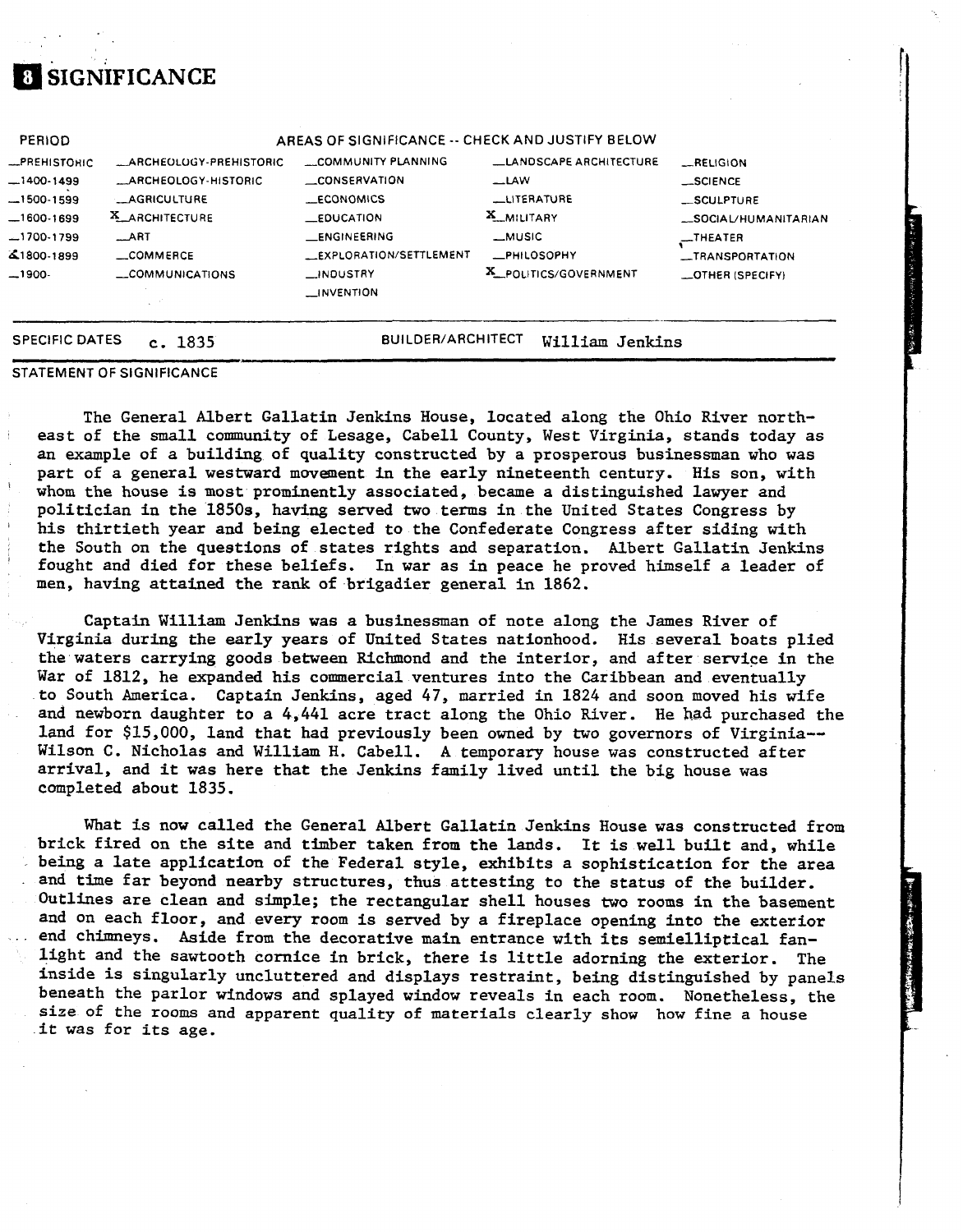

**Form** No 19-300a **(kev 10.741** 

> L h17tD **STA** TtS Dt PARThltNT Ot THt IhTk.KIOR **FOR NPS USE ONLY NATIONAL PARK SERVICE**

**RECEIVED** 

# **NATIONAL REGISTER OF HISTORIC PLACES**

Jenkins, General Albert Gallatin, House, Cabell County, West Virginia

**CONTI NU ATION SHEET** ITEM NUMBER 8 PAGE **2** 

**CONTRIGUAL REGISTER OF HISTORIC PLACES**<br> **INVENTORY -- NOMINATION FORM**<br> **INVENTORY -- NOMINATION FORM**<br> **IEM NUMBER 8** PAGE 2<br> **IEM NUMBER 8** PAGE 2<br> **IEM NUMBER 8** PAGE 2<br> **IEM NUMBER 8** PAGE 2<br> **IEM NUMBER 8** PAGE 2<br> Albert Gallatin Jenkins was born at his father's Green Bottom estate on November 10, 1830. Around 1835 the family moved from the temporary home constructed when William Jenkins arrived in 1825 into the grand building today referred to as the General Jenkins House. William was prosperous enough to see to a quality formal education for his four children (three sons and a daughter) even at a time and place when most families applied all efforts simply to subsist or build the foundation for future successes. Albert followed his older brothers to Marshall Academy (the antecedent of Marshall University in Huntington, West Virginia) in 1845, and from there they went to Jefferson College, perhaps the preeminent higher institution of learning

west of the Alleghenies at the time, from which young Jenkins graduated in 1848.

Albert was well trained intellectually, but he was still uncertain as to a profession toward which he might aspire. Should he continue the agricultural pursuits begun by his father upon moving to the Ohio country, should he enter such a profession as medicine (taken up by his brother William Alexander), or might he enter upon a<br>different course and combine several fields of endeavor? He probably did not have any preformed plans when he finally decided to attend a law school, but because it was a formal approach rather than the more common reading and studying with an established lawyer, it appears that Albert's decision was to pursue the law not as a mere occupation but in combination with a variety of interests, including farming. He matriculated at Harvard and was graduated in 1850.

The young lawyer established a practice in Charleston, Virginia, after a trip to South America, but he continued to pass much time at Green Bottom, involving himself in the law, agriculture and the social and political activity of the surrounding area. It is questionable whether Jenkins actively sought a public life, yet his background and personality made him visible to the political hierarchy of the local Democratic organization at an early period, and in 1856 he was selected as a delegate to the party's national convention to be held at Cincinnati. This may have piqued his interest in politics, for thereafter he regularly attended meetings and frequently participated in discussions. In April 1855, at a meeting in Ritchie County, he seconded the nomination of the candidate from the Eleventh Congressional District of Virginia and helped carry Cabell County for the Democratic nominee despite his loss to the American Party (Know-Nothing) candidate, John S. Carlile. During the campaigning, Jenkins debated Carlile at Hurricane Bridge in Putnam County for about 4 1/2 hours and came away with the accolades of his fellow Democrats and praise from the Kanawha Valley Star. His entry into the political ferment of the 1850s was auspicious.

The Democratic Congressional Convention meeting in Parkersburg in December 1856 did not open with Jenkins as a candidate, but after a score of ballots and intricate maneuverings he was nominated by acclamation. Facing incumbent Carlile in the election of 1857 proved quite a challenge; the candidates scheduled speaking and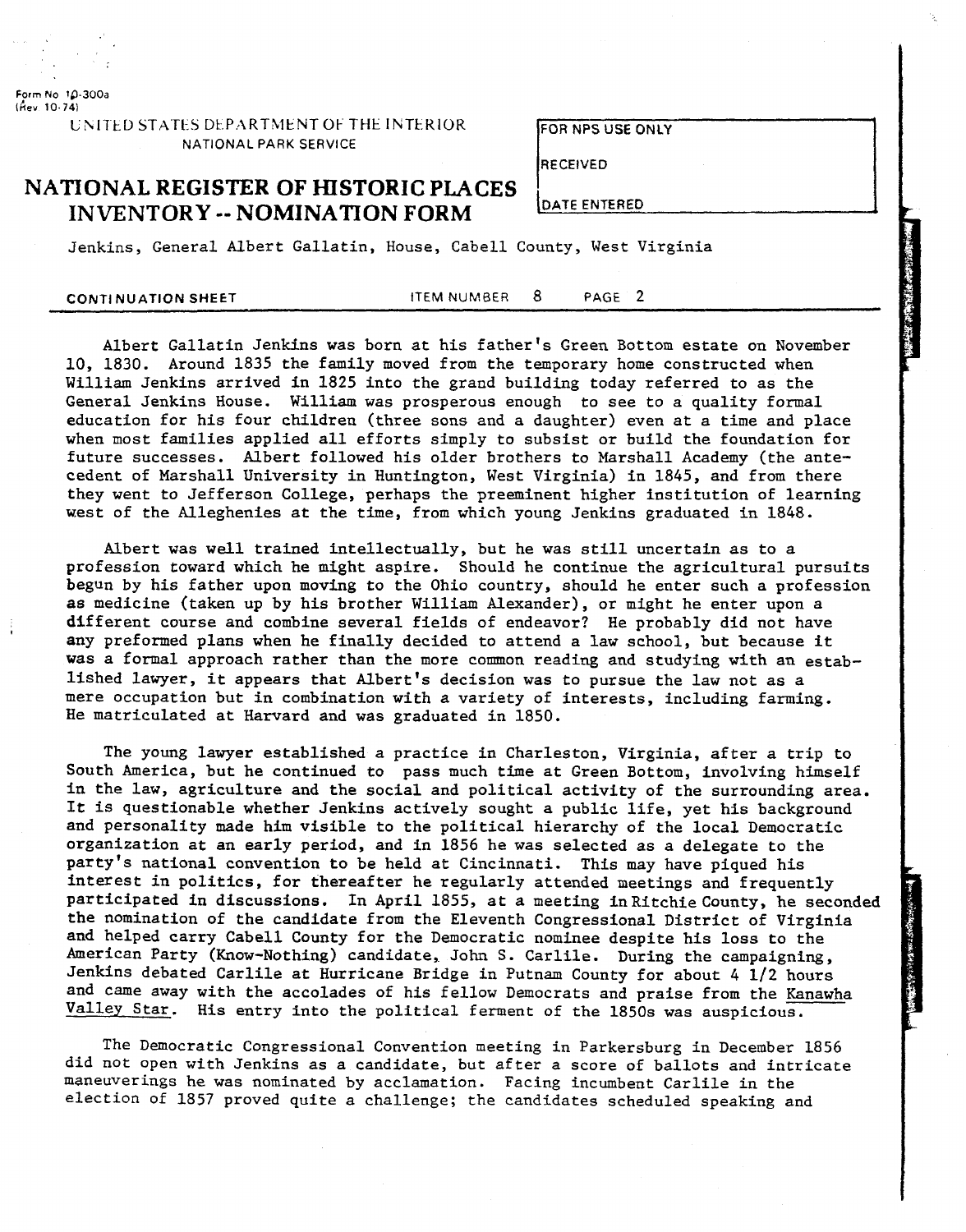

**Form No 10** 300a **(kev 10-74)** 

> **UNITED STATES DEPARTMENT OF THE INTERIOR NATIONAL PARK SERVICE**

FOR NPS USE ONLY

**OATE ENTERED** 

**RECEIVED** 

## **NATIONAL REGISTER OF HISTORIC PLACES INVENTORY** -- **NOMINATION FORM**

Jenkins, General Albert Gallatin, House, Cabell County, West Virginia

**CONTINUATION SHEET ITEM NUMBER 8 PAGE 3** 

debating meetings for the courthouse in each of the district's nineteen counties. When ballots were tallied, it was Jenkins who had won by nearly 1,000 votes out of more than 14,500 cast, and though the Democratic Party was still suffering, especially in the North, because of disillusionment over such national issues as the Kansas-Nebraska settlement, Albert Gallatin Jenkins would take a seat in the United States House of Representatives as the youngest member of the session.

While quite attached to the family's agricultural business along the Ohio River and his home at Green Bottom, Albert's interests were certainly not narrow in any realm. He had traveled widely, was a member of the national Congress, and appeared comfortable in social and political circles from Guyandotte to Clarksburg to Washington, D.C.--and St. Louis. It was at the latter city in July 1858 that he married Virginia Southard Bowlin, daughter of James Butler Bowlin, a former judge, member of Congress, and ambassador to Colombia and Paraguay.

Jenkins won a second contest for Congress in 1859 by an increased margin, but by this time national problems were such that sides had to be chosen on nearly every issue of any import. Albert was a states-rights Democrat who, though he did not want to see the Union dissolved, would abide his principles and fight to uphold his beliefs. This Southern gentleman refused the Democratic nomination of 1861 to a third term in the United States Congress and was soon organizing a militia group known as "The Border Rangers".

This militia company joined the Eighth Virginia Cavalry in May and operated in western Virginia, especially in the Kanawha Valley region, during 1861. Jenkins soon attained the rank of colonel and was elected to the Confederate Congress from his district. He was pleased to leave the Congress after his promotion to brigadier general in August 1862, however, for, as a military officer, he was anxious for the South in this period of warfare and felt he would help its interests more on the field of battle. He led two incursions to the Ohio River area in 1862 and 1863, actually crossing into Ohio during the first foray. Prior to the battle at Gettysburg, Gen. Jenkins led advance parties into Pennsylvania and assisted in the capture of Chambersburg. Although wounded on the field at Gettysburg, he was back leading his troops in the fall of 1863, but while covering a retreat in May 1864, the young officer was shot from his horse at Cloyd's Mountain near Dublin, Virginia, and died on May 21.

Albert Gallatin Jenkins, a lawyer by training, politican by calling and soldier by chance, had been a representative to both the United States and Confederate Congresses and a brigadier general in the Confederate forces by the time of his death at age thirty-three. Life might have beenshort in years, but it was full in terms of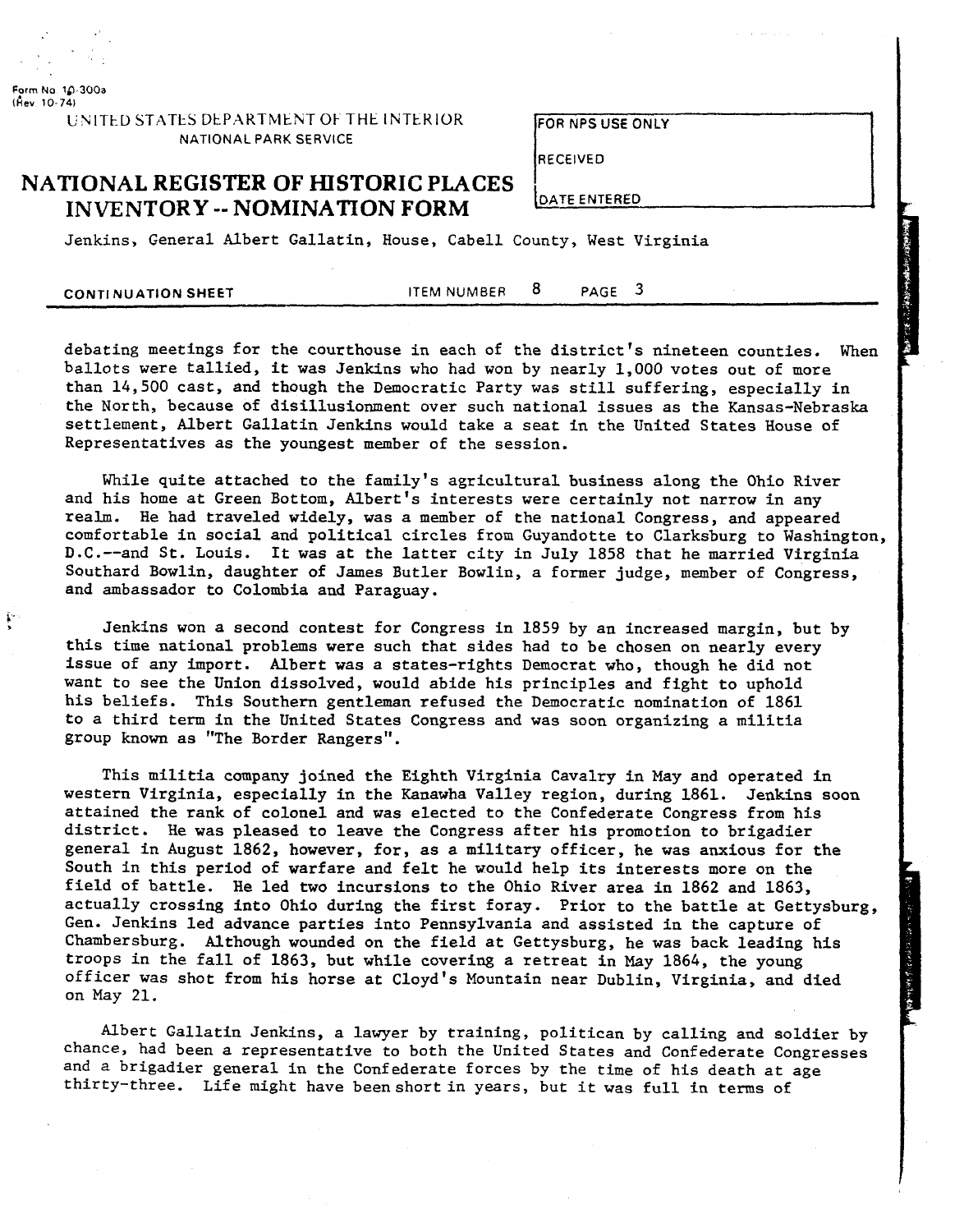**Form No 10 300a (iev !O 74)** 

## UNITED STATES DEPARTMENT OF THE INTERIOR **NATIONAL PARK SERVICE**

FOR NPS USE ONLY

**RECEIVED** 

**DATE ENTERED** 

# **NATIONAL REGISTER OF HISTORIC PLACES INVENTORY** -- **NOMINATION FORM**

Jenkins, General Albert Gallatin, House, Cabell County, West Virginia

**CONTINUATION SHEET ITEM NUMBER 8** PAGE 4

accomplishments. Like his father before him he had done well; he now passed this legacy to his children, one of whom (Alberta Gallatin) became an actress of some renown, and another of whom (Margaret Virginia), after a career in education, settled at the Green Bottom homestead and set a task of preserving the old house. Today, the home remains as the center of a farm, retains its original lines for the most part, and is appreciated in its use and historic tradition.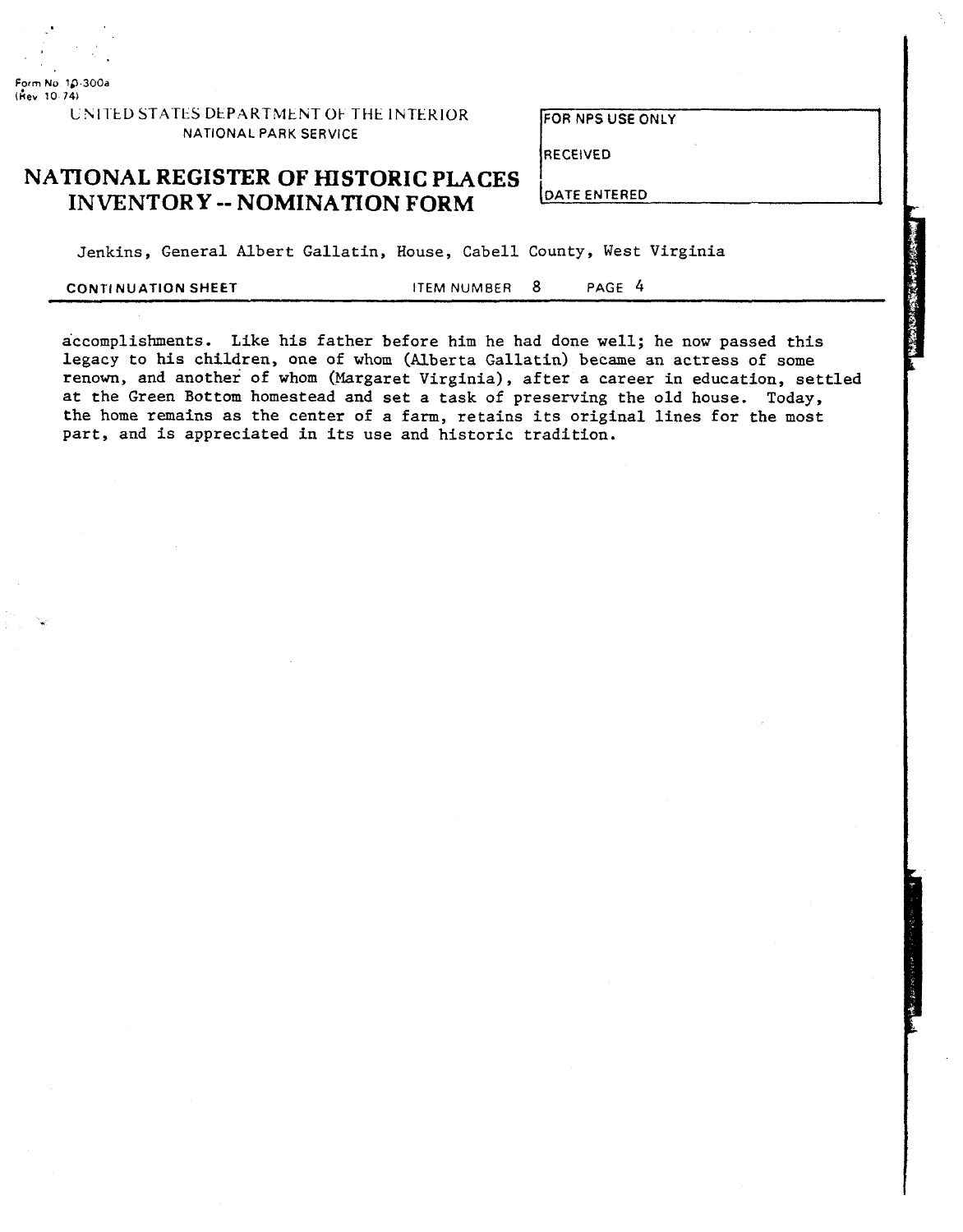$\mu$ 

| MAJOR DIDLIOGRAFIIIGAL REFERENCES                                                                              |
|----------------------------------------------------------------------------------------------------------------|
| "Brigadier General Albert G. Jenkins of the Confederate Army." London Index,<br>July 14, 1864.                 |
| Cook, Roy Bird. "Albert Gallatin Jenkinsa Confederate Portrait." West Virginia<br>Review, May 1934, pp 225-27. |

| <b>INGEOGRAPHICAL DATA</b>                                                         |                                                                                                                                                                                                                                                                 |
|------------------------------------------------------------------------------------|-----------------------------------------------------------------------------------------------------------------------------------------------------------------------------------------------------------------------------------------------------------------|
| ACREAGE OF NOMINATED PROPERTY __<br>4 acres                                        |                                                                                                                                                                                                                                                                 |
| QUADRANGLE NAME Glenwood, W. Va.-Ohio<br><b>UTM REFERENCES</b>                     | QUADRANGLE SCALE 7.5'                                                                                                                                                                                                                                           |
| $A[1,7]$ 39.11.8.0<br>4,217,114,4,0<br><b>NORTHING</b><br><b>EASTING</b><br>ZONE   | EASTING<br><b>NORTHING</b><br>ZONE                                                                                                                                                                                                                              |
| $\mathsf{C}^{\dagger}$                                                             | DI                                                                                                                                                                                                                                                              |
| E                                                                                  |                                                                                                                                                                                                                                                                 |
|                                                                                    | нI                                                                                                                                                                                                                                                              |
| <b>VERBAL BOUNDARY DESCRIPTION</b>                                                 |                                                                                                                                                                                                                                                                 |
| the B & O Railroad tracks, thence northward approximately 400 feet to the drive at | Beginning at a point where the entrance road from West Virginia Route 2 crosses                                                                                                                                                                                 |
|                                                                                    | LIST ALL STATES AND COUNTIES FOR PROPERTIES OVERLAPPING STATE OR COUNTY BOUNDARIES                                                                                                                                                                              |
| <b>STATE</b><br>CODE:                                                              | CODE<br><b>COUNTY</b>                                                                                                                                                                                                                                           |
| <b>STATE</b><br>CODE                                                               | <b>COUNTY</b><br><b>CODE</b>                                                                                                                                                                                                                                    |
|                                                                                    |                                                                                                                                                                                                                                                                 |
| <b>ILIFORM PREPARED BY</b>                                                         |                                                                                                                                                                                                                                                                 |
| NAME / TITLE<br>James E. Harding, Historian                                        |                                                                                                                                                                                                                                                                 |
| ORGANIZATION Historic Preservation Unit                                            | DATE                                                                                                                                                                                                                                                            |
| West Virginia Department of Culture and History                                    | October 27, 1977                                                                                                                                                                                                                                                |
| <b>STREET &amp; NUMBER</b>                                                         | <b>TELEPHONE</b>                                                                                                                                                                                                                                                |
| Science and Culture Center, Capitol Complex<br>CITY OR TOWN                        | (304)<br>348-0244<br><b>STATE</b>                                                                                                                                                                                                                               |
| Charleston                                                                         | West Virginia                                                                                                                                                                                                                                                   |
| <b>INSTATE HISTORIC PRESERVATION OFFICER CERTIFICATION</b>                         |                                                                                                                                                                                                                                                                 |
|                                                                                    | THE EVALUATED SIGNIFICANCE OF THIS PROPERTY WITHIN THE STATE IS:                                                                                                                                                                                                |
| NATIONAL X                                                                         | LOCAL                                                                                                                                                                                                                                                           |
| criteria and procedures set forth by the National Park Service.                    | As the designated State Historic Preservation Officer for the National Historic Preservation Act of 1966 (Public Law 89-665), I<br>hereby nominate this property for inclusion in the National Register and certify that it has been evaluated according to the |
| STATE HISTORIC PRESERVATION OFFICER SIGNATURE                                      |                                                                                                                                                                                                                                                                 |
|                                                                                    | DATE                                                                                                                                                                                                                                                            |
| TITLE West Virginia State Historic Preservation Officer                            | February 23, 1978                                                                                                                                                                                                                                               |
| LHEREBY CERTIFY THAT THIS PROPERTY IS INCLUDED IN THE NATIONAL REGISTER            |                                                                                                                                                                                                                                                                 |
|                                                                                    | DATE                                                                                                                                                                                                                                                            |
| FOR NPS USE ONLY<br>KEEPER OF THE NATIONAL REGISTER<br>ATTEST:                     | DATE                                                                                                                                                                                                                                                            |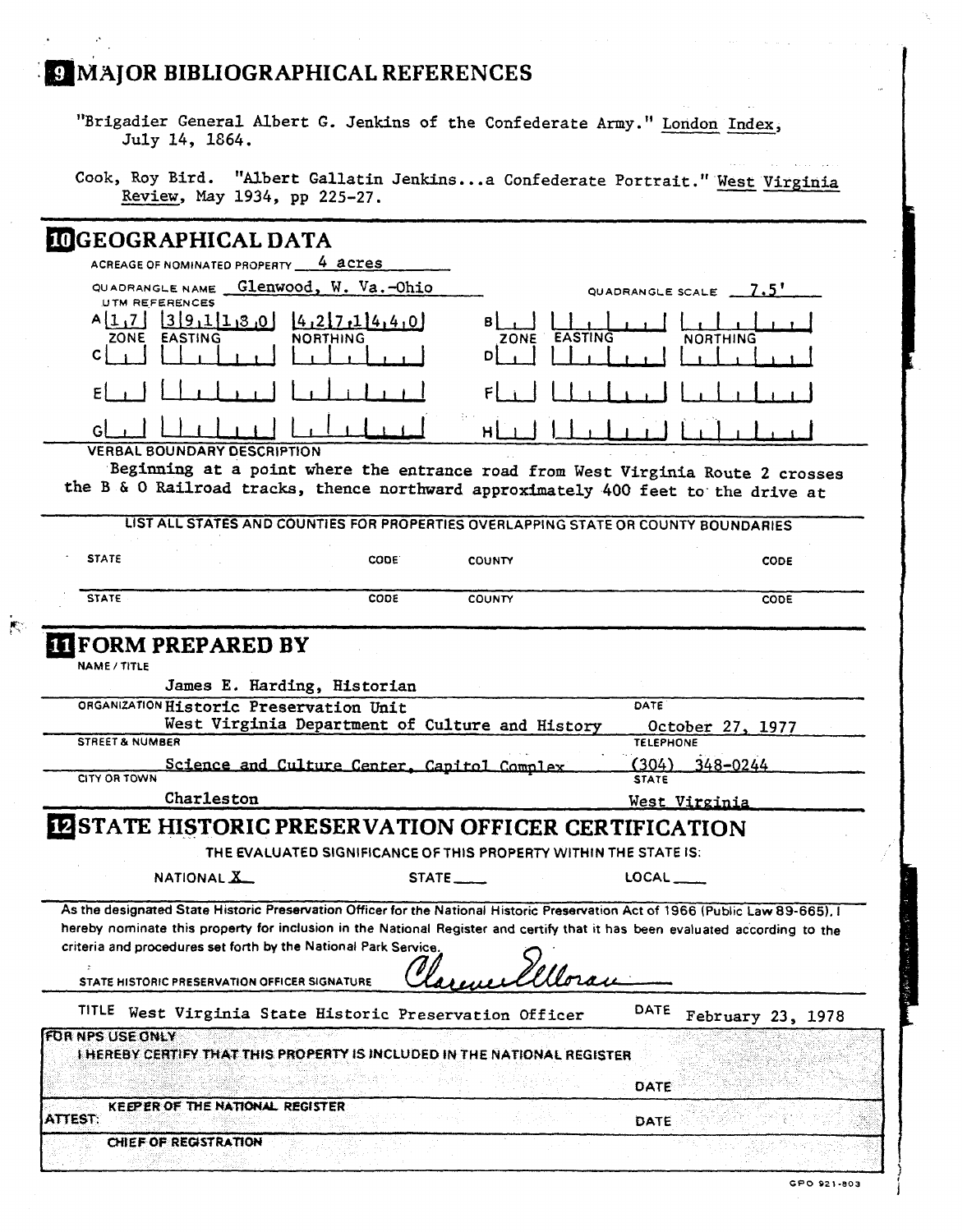

**Form No 10-300a (kev 10-741** 

> **UNITED STATES DEPARTMENT OF THE INTERIOR** NATIONAL PARK SERVICE

**<sup>r</sup>**, **FOR** NPS USE ONLY

RECEIVED

## **NATIONAL REGISTER OF HISTORIC PLACES** I **INVENTORY -- NOMINATION FORM**

Jenkins, General Albert Gallatin, House, Cabell County, West Virginia

**CONTl NUATION SHEET** ITEM NUMBER 9 PAGE 2

- Faller, Harold. "General Jenkins Home Offered as D. of C. Memorial." Herald-Advertiser (Huntington, West Virginia) August 25, 1929.
- Hechler, Ken. "Albert Gallatin Jenkins." Huntington (W. Va.) Advertiser, June 26, 1961-July 21, 1961.
- Maginnis, William H. "Confederates Staged at Least 20 Civil War Raids in State." Charleston (W. Va.) Gazette, September 24, 1950.
- Morgantown, W. Va. West Virginia Collection, West Virginia University Library. Roy Bird Cook Papers, **A** & M 1561.
- Stutler, Boyd B. West Virginia in the Civil War. 2nd ed. Charleston, W.Va.: Education Foundation, Inc., 1966. (pp.121-26, 264-69)
- U. S. Congress. Biographical Directory of the American Congress 1774-1971. Washington, D. C.: U. S. Government Printing Office, 1971. (p.1185)
- Wallace, George Selden, Cabell County Annals and Families. Richmond: Garrett & Massie, Publishers, 1935. (pp. 5-7, 77-85, 416-19)
- Warner, Ezra J. and W. Buck Yearns. Biographical Register of the Confederate Congress. Baton Rouge, La.: Louisiana State University Press, 1975. (pp. 130-31)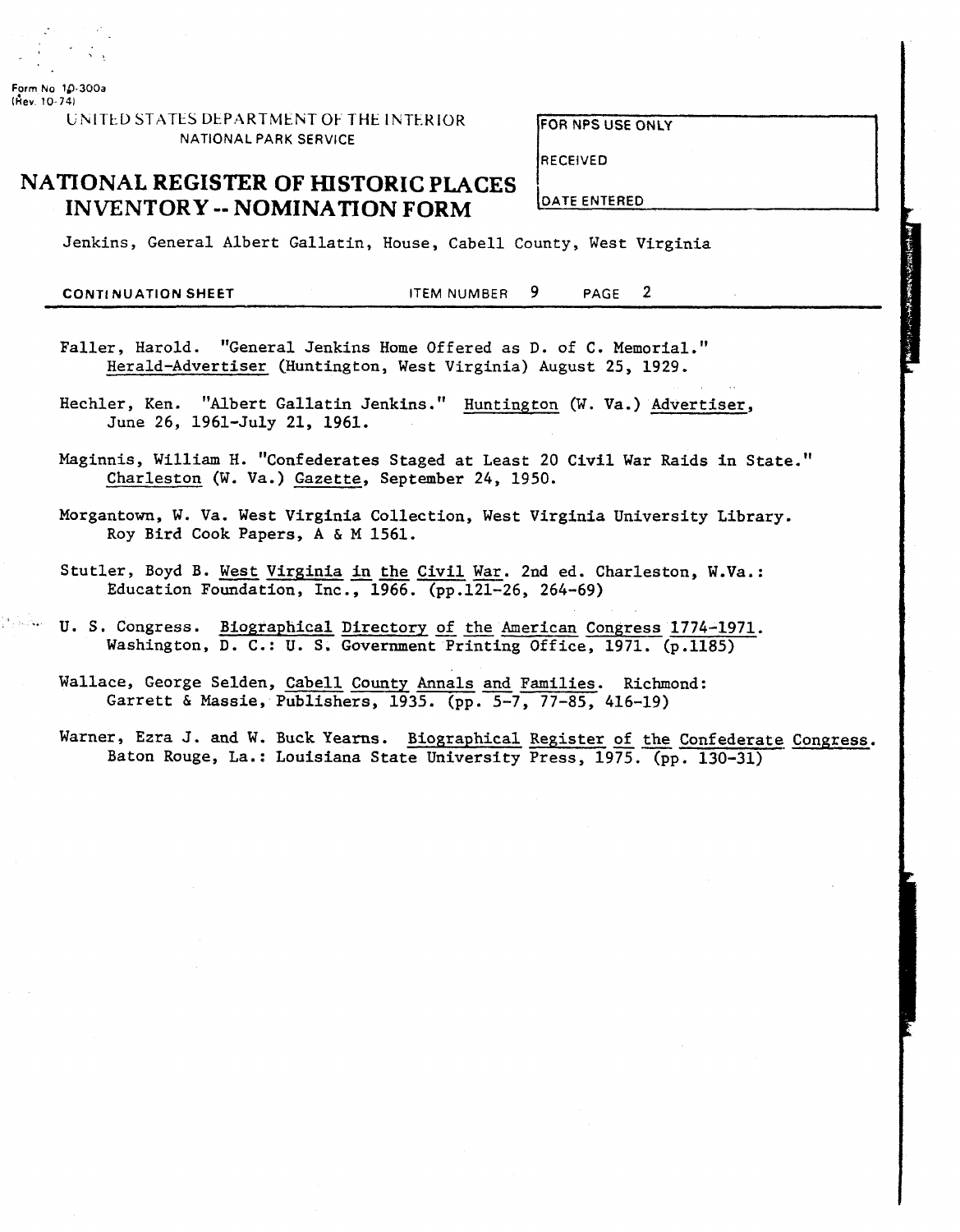

**Form No** 10-300a **(kev 10 74)** 

> **UNITED STATES DEPARTMENT OF THE INTERIOR** NATIONAL PARK SERVICE

**FOR NPS USE ONLY** 

**RECEIVED** 

# **NATIONAL REGISTER OF HISTORIC PLACES INVENTORY** -- **NOMINATION FORM**

**DATE ENTERED** 

Jenkins, General Albert Gallatin, House, Cabell County, West Virginia

**CONTINUATION SHEET ITEM NUMBER 10** PAGE 2

### VERBAL BOUNDARY DESCRIPTION

the front of the house. Along this drive westward approximately 400 feet to the tree line at the west side of the property, southward along this tree line to the B & **0** Railroad tracks, thence eastward along the tracks to the crossing of the entrance road.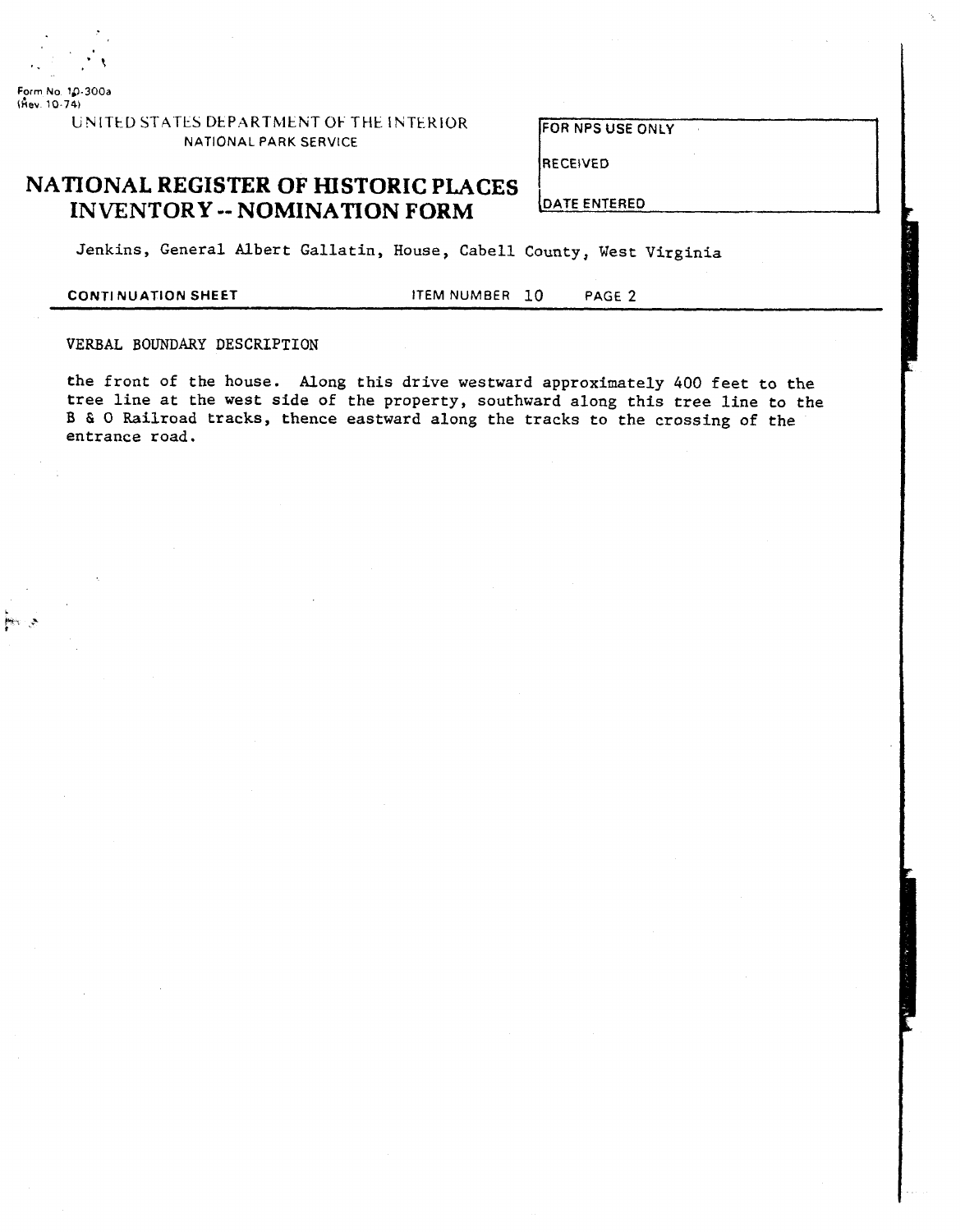220 000 FEET  $(OHIO)$ 

 $\begin{array}{l} \mathcal{J}\mathbb{B} E \mapsto \mathcal{W}\mathcal{Z}_p \trianglelefteq \cdots \mathcal{W} \mathcal{E} \mathcal{R} \mathcal{Z}_L \\ \mathcal{I}\mathbb{B} E \mapsto \pi^{-1} \mathcal{S} \mathcal{E} \mathbb{B} E \mapsto \mathcal{E} \mathcal{I}_p \mathcal{E} \mathcal{P} \mathcal{E} \mathbb{B}_p \end{array}$ deric 1  $\frac{1}{400}$  at  $\sqrt{10}$  $\label{eq:u} \mathcal{Q}[\widetilde{\mathcal{U}}^{\prime\prime}]\geq \xi(\gamma)^2\geq -\gamma\wedge\sigma\beta.$ 17/331170/421/440